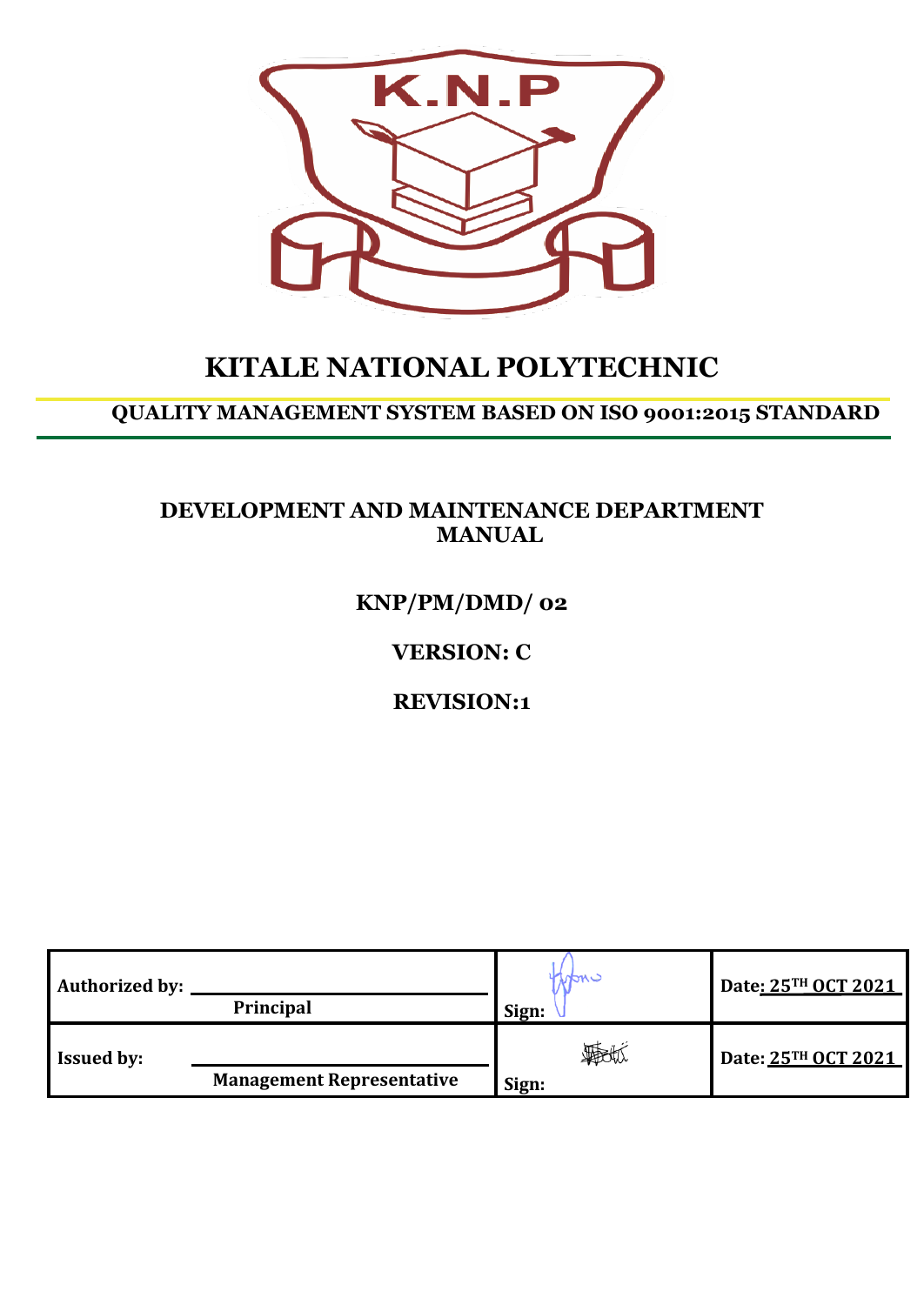

| <b>REF:</b>       | KNP/PM/DMD/02      |
|-------------------|--------------------|
| Dept              | <b>DMD</b>         |
| <b>Issue date</b> | 25th October, 2021 |
| Version           |                    |
|                   |                    |
| <b>Revision</b>   | U                  |
|                   |                    |

## **TABLE OF CONTENTS**

| PROCEDURE FOR HANDLING NEW CONSTRUCTION WORKS 4 |  |
|-------------------------------------------------|--|
|                                                 |  |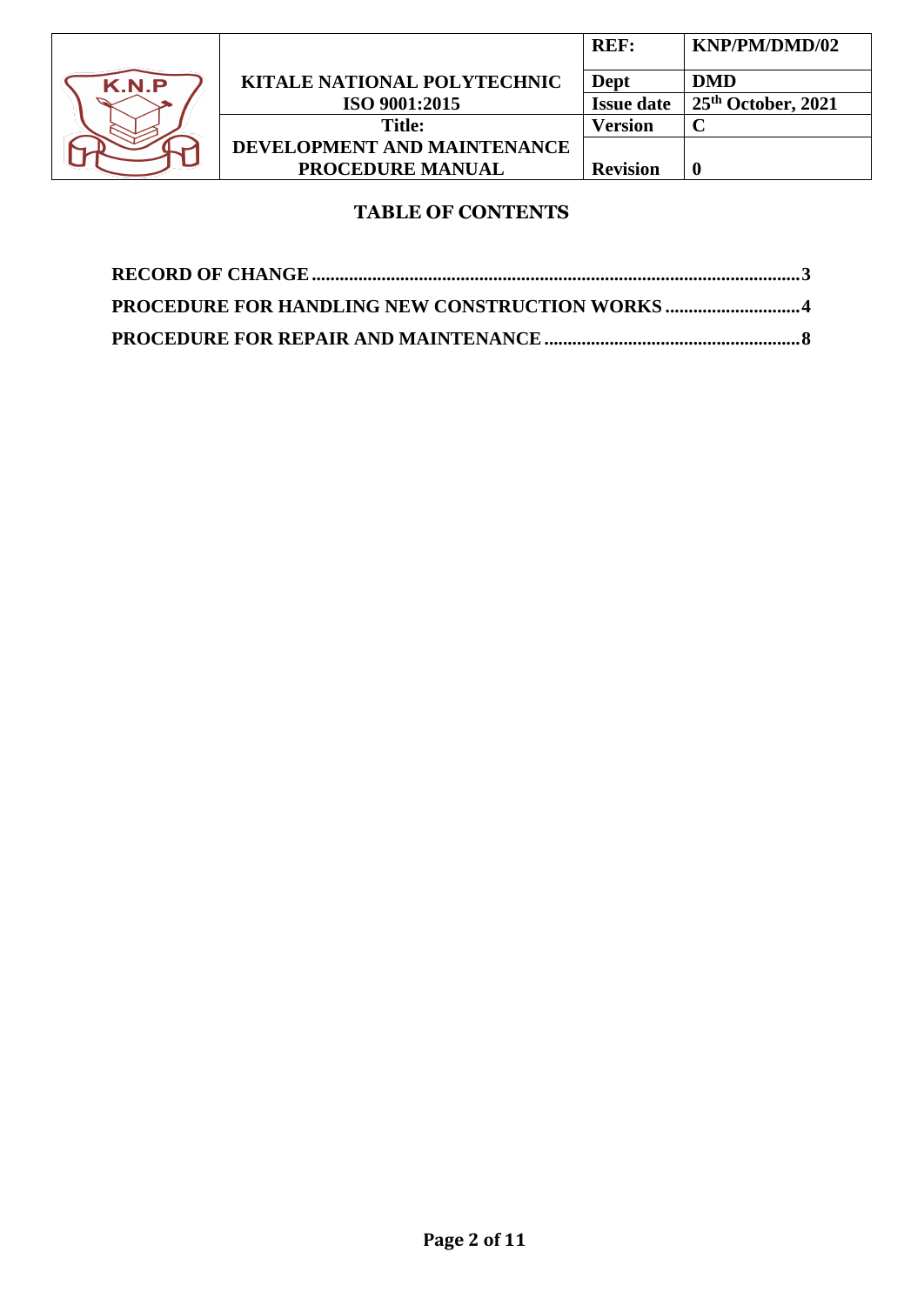

|                                    | REF:              | KNP/PM/DMD/02      |
|------------------------------------|-------------------|--------------------|
| <b>KITALE NATIONAL POLYTECHNIC</b> | Dept              | DMD                |
| ISO 9001:2015                      | <b>Issue date</b> | 25th October, 2021 |
| <b>Title:</b>                      | Version           |                    |
| DEVELOPMENT AND MAINTENANCE        |                   |                    |
| <b>PROCEDURE MANUAL</b>            | <b>Revision</b>   |                    |

## <span id="page-2-0"></span>**RECORD OF CHANGE**

| No. | <b>DETAILS OF CHANGE</b> | <b>DATE</b> |
|-----|--------------------------|-------------|
|     |                          |             |
|     |                          |             |
|     |                          |             |
|     |                          |             |
|     |                          |             |
|     |                          |             |
|     |                          |             |
|     |                          |             |
|     |                          |             |
|     |                          |             |
|     |                          |             |
|     |                          |             |
|     |                          |             |
|     |                          |             |
|     |                          |             |
|     |                          |             |
|     |                          |             |
|     |                          |             |
|     |                          |             |
|     |                          |             |
|     |                          |             |
|     |                          |             |
|     |                          |             |
|     |                          |             |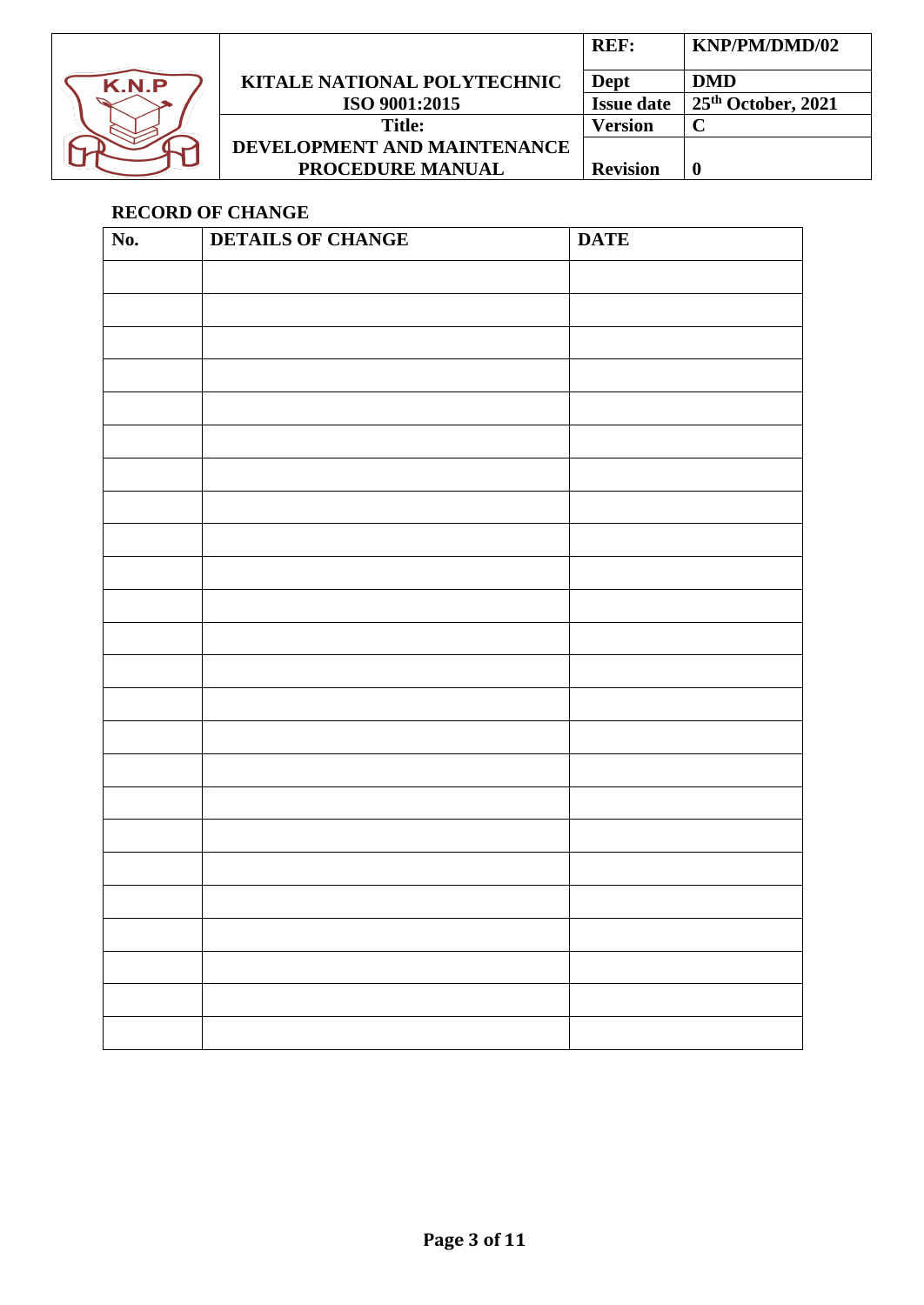

## <span id="page-3-0"></span>**PROCEDURE FOR HANDLING NEW CONSTRUCTION WORKS**

## **1.0 GENERAL**

## **1.1 PURPOSE**

The purpose of this procedure is to ensure efficient, timely, transparent and professional construction of new works at The Kitale National Polytechnic.

### **1.2 SCOPE**

This procedure applies to all new construction works at The Kitale National Polytechnic.

#### **1.3 REFERENCES**

- a) Public Procurement and Disposal Act, 2005.
- b) Public Procurement and Disposal Regulations, 2006.
- c) Current Kitale National Polytechnic Strategic Plan.
- d) Current Approved Polytechnic Budget.
- e) Polytechnic master plan.
- f) Kitale National Polytechnic Service Charter.

### **1.4 TERMS AND DEFINITIONS**

- a) BPC Budget Preparation Committee
- b) D/ADM Deputy principal Administration
- c) HoD Head of Department.
- d) SP Strategic Plan.
- e) DMO– Development and Maintenance Officer

### **1.5 PRINCIPAL RESPONSIBILITY**

The D/ADM is responsible for ensuring the implementation and maintenance of this procedure.

#### **1.6 INTERFACES/INTERACTIONS**

During implementation of the process, the DMO shall work with;

- a) Polytechnic Governing Council Allocation of development funds
- b) Principal Project funding
- c) Finance officer Planning of new projects
- d) External consultants Provision of consultancy services.
- e) Project Implementation Committee Monitoring of the project progress.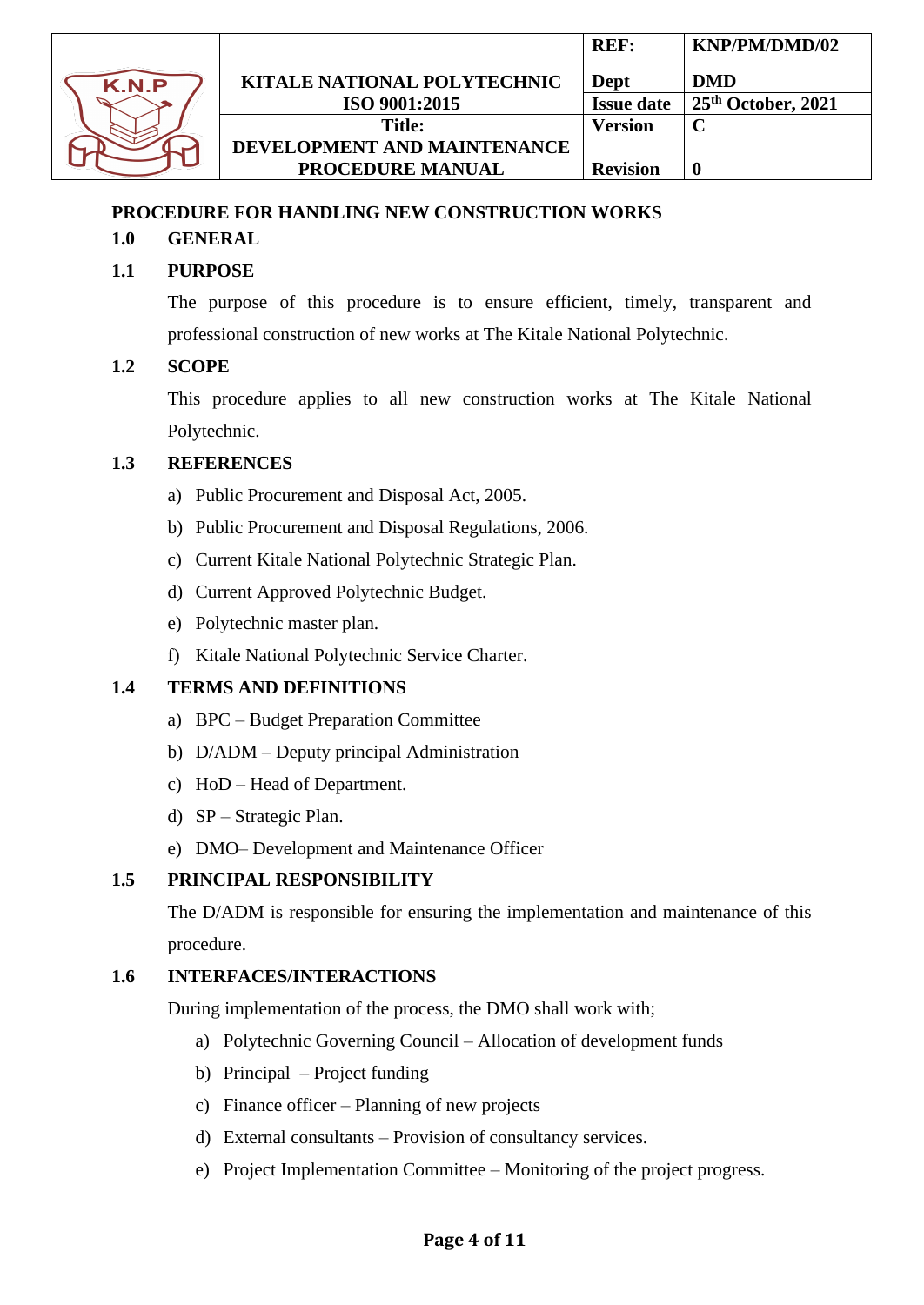

- f) Procurement procedure Procurement of contractors and consultants for new works.
- g) Procedure for control of documented information for guidance on document generation, Identification, and control.
- h) Procedure for control of non-conforming output for guidance on identification of non-conforming out puts and correcting them.
- i) Procedure for conducting meetings for guidance on convening and conducting meetings.
- j) Communication procedure for guidance on communication matters.

## **1.7 PERFORMANCE TARGETS**

The performance shall be measured through the overall performance of the department basing on;

| PERFORMANCE TARGET                       | <b>MONITORING</b><br><b>AND</b>         |
|------------------------------------------|-----------------------------------------|
|                                          | <b>MEASUREMENT</b>                      |
| Completion of quality projects that meet | Review of quality assessment, assurance |
| set specification.                       | and quality control reports indicating  |
|                                          | compliance.                             |
| Timely completion of projects            | Review date of completion / progress    |
|                                          | reports against approved work           |
|                                          | programme.                              |
| Value for money                          | Review the completed infrastructure and |
|                                          | the actual cost incurred against the    |
|                                          | approved designs and approved budget    |
|                                          | allocations.                            |

### **1.8 RESOURCES**

The resources to be used in the process are listed below;

- a) Human resources
- b) Funds
- c) Construction materials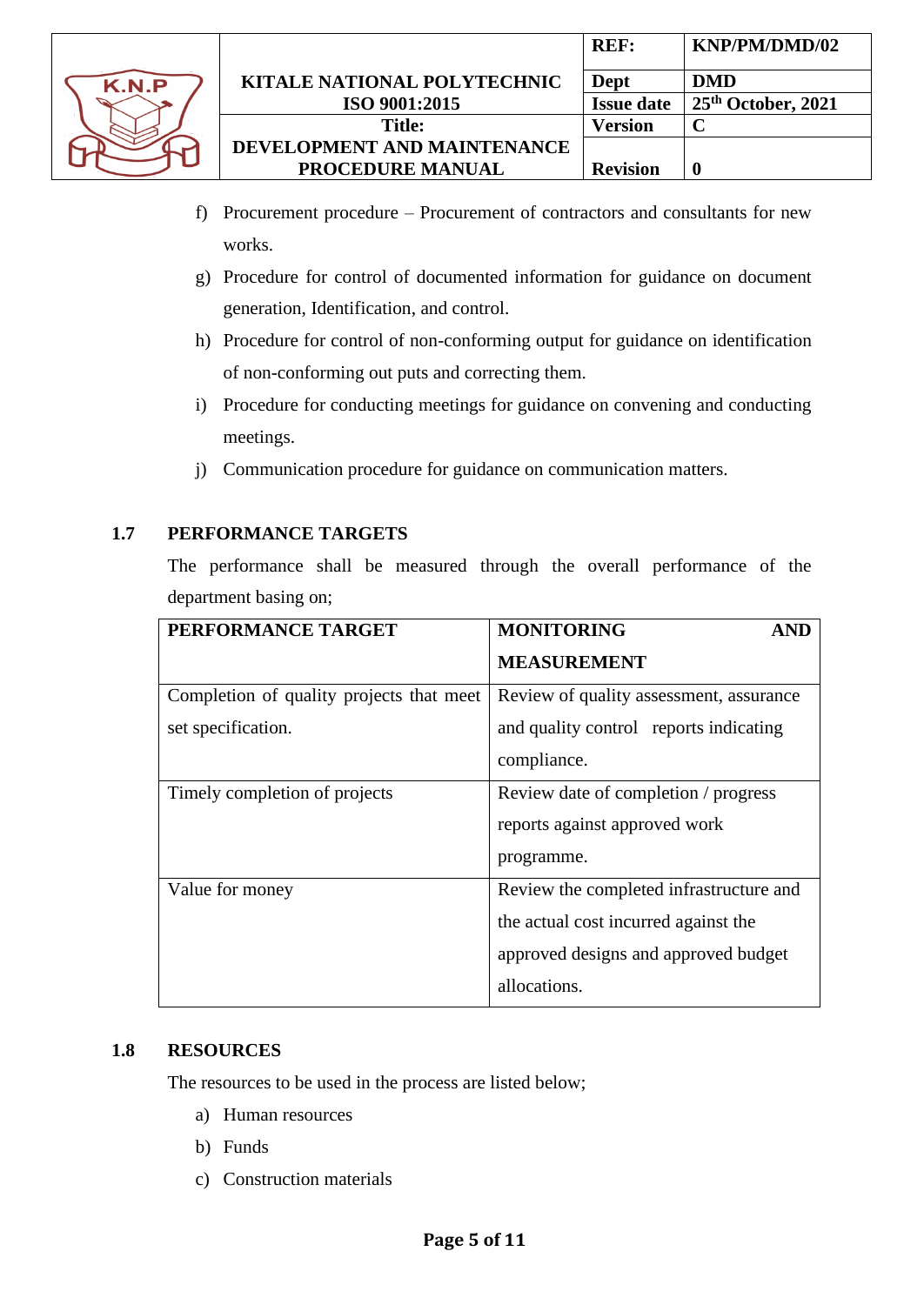

|                                    | <b>REF:</b>       | KNP/PM/DMD/02        |
|------------------------------------|-------------------|----------------------|
| <b>KITALE NATIONAL POLYTECHNIC</b> | Dept              | <b>DMD</b>           |
| ISO 9001:2015                      | <b>Issue date</b> | $25th$ October, 2021 |
| <b>Title:</b>                      | Version           |                      |
| DEVELOPMENT AND MAINTENANCE        |                   |                      |
| PROCEDURE MANUAL                   | <b>Revision</b>   |                      |

## **1.9 INPUTS AND OUTPUTS**

| <b>INPUTS</b>              | <b>OUTPUTS</b>         |
|----------------------------|------------------------|
| Project Proposal           | Contract documentation |
| Contractor                 | Complete Project       |
| County Government approval | Approved drawings      |
| EIA approval               | Licenses               |
| NCA approval               | <b>Project Reports</b> |
|                            | Site meeting minutes   |

### **2.0 METHOD**

- 2.1 This procedure shall commence with the D/ADM submitting a proposal for priority projects as captured in the SP to BPC for approval.
- 2.2 In approving the proposed works, BPC shall consider:
	- a) Anticipated finances for the coming year,
	- b) Academic requirements
- 2.3 Upon approval, the Principal in consultation with the Chairman of the Council shall convene a Polytechnic Governing Council meeting to prioritize new construction works by end of June of the next financial year.
- 2.4 In prioritizing, the Council shall adhere to:
	- a) Budgetary allocations,
	- b) Priority areas,
	- c) Urgency and
	- d) Relevance of the request.
- 2.5 Where external expertise is unnecessary a work plan and a budget shall be prepared by the DMO in consultation with the Finance Officer for approval by Principal/ D/ADM within 21 days.
- 2.6 Where external manpower and resources shall be needed the request shall be forwarded to the procurement office for the due process in 14 days' time. The Principal/ D/ADM shall ensure adherence to the procurement of goods, services and works procedure number 3 in the Procurement Procedure Manual.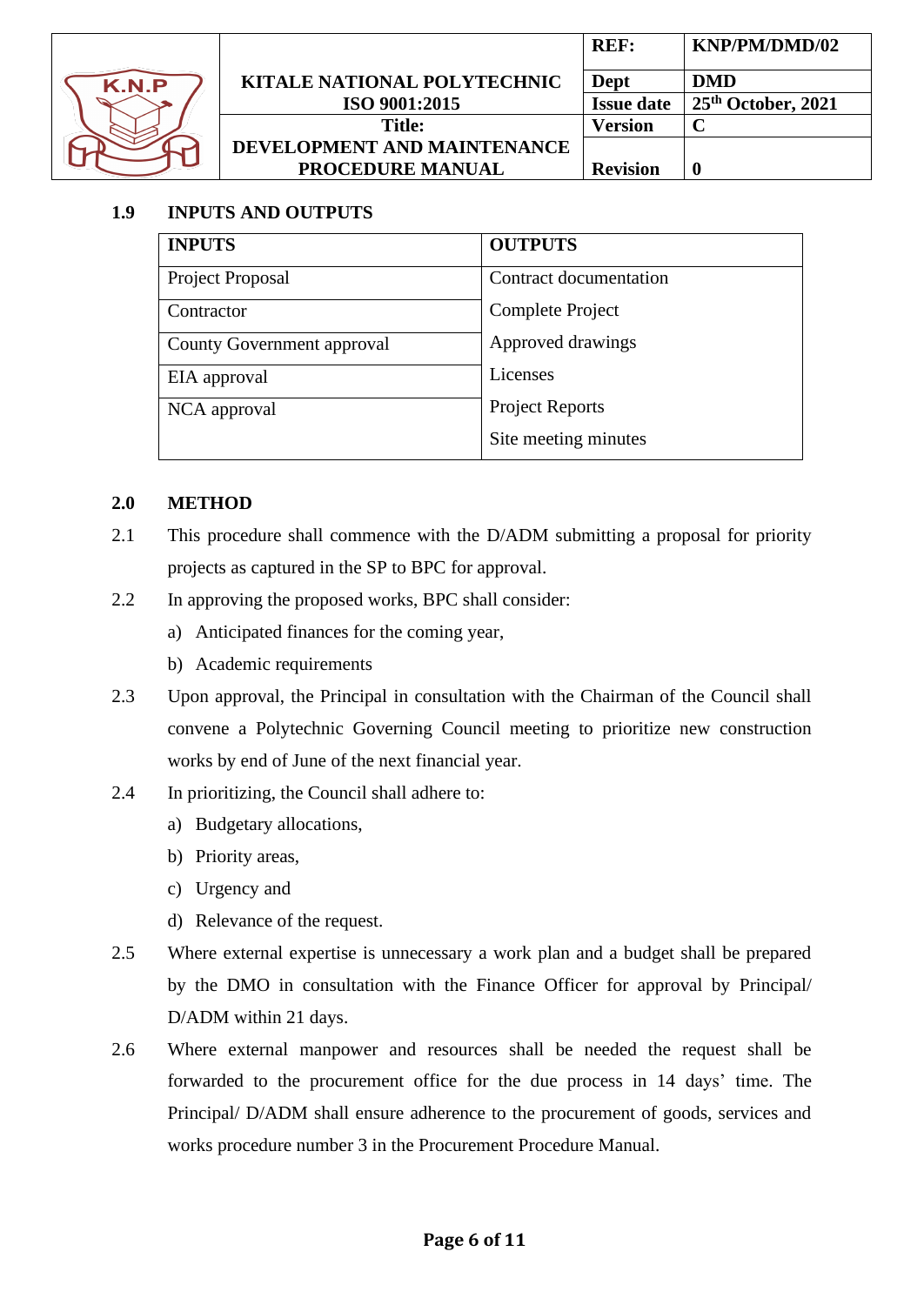

|                                    | <b>REF:</b>       | KNP/PM/DMD/02      |
|------------------------------------|-------------------|--------------------|
| <b>KITALE NATIONAL POLYTECHNIC</b> | Dept              | <b>DMD</b>         |
| ISO 9001:2015                      | <b>Issue date</b> | 25th October, 2021 |
| Title:                             | Version           |                    |
| DEVELOPMENT AND MAINTENANCE        |                   |                    |
| <b>PROCEDURE MANUAL</b>            | <b>Revision</b>   | O                  |

- 2.7 The DMO shall liaise with the External consultants and Principal/ D/ADM to ensure that statutory licenses have been obtained from the County Government, National Construction Authority and National Environmental Management Authority.
- 2.8 The DMO shall within two weeks after the signing of the contract liaise with the successful contractor or supplier to develop a work plan with clear milestones and expected dates of completion.
- 2.9 During the undertaking, the DMO shall monitor the project progress as per the work plan and report in writing to the Principal / D/ADM.
- 2.10 In the event the contractor is not following the procedures and requirements. The DMO shall liase with the Project manager so that the relevant warning and corrective procedures are done. Where the contractor remains adamant the DMO shall initiate termination process as per the conditions and terms of the particular contract. If the contractor complies with the laid down working procedures, then the contract shall proceed to 2.11
- 2.11 The consultants shall issue a certificate of completion, handover certificate and certificate of making good defects upon successful completion of a project and successful elapse of Defects Liability Period and making good of defects..
- 2.12 Upon project completion, the D/ADM shall notify the Principal who shall officiate the handover meeting.

## **3.0 LIST OF APPLICABLE RECORDS**

- 3.1 Evidence of meetings.
- 3.2 Copies of certificates of partial completion.
- 3.3 Copies of certificates of completion.
- 3.4 Progress Reports.
- 3.5 Bill of Quantities.
- 3.6 Contract drawings.
- 3.7 Copies of Signed Contract Agreement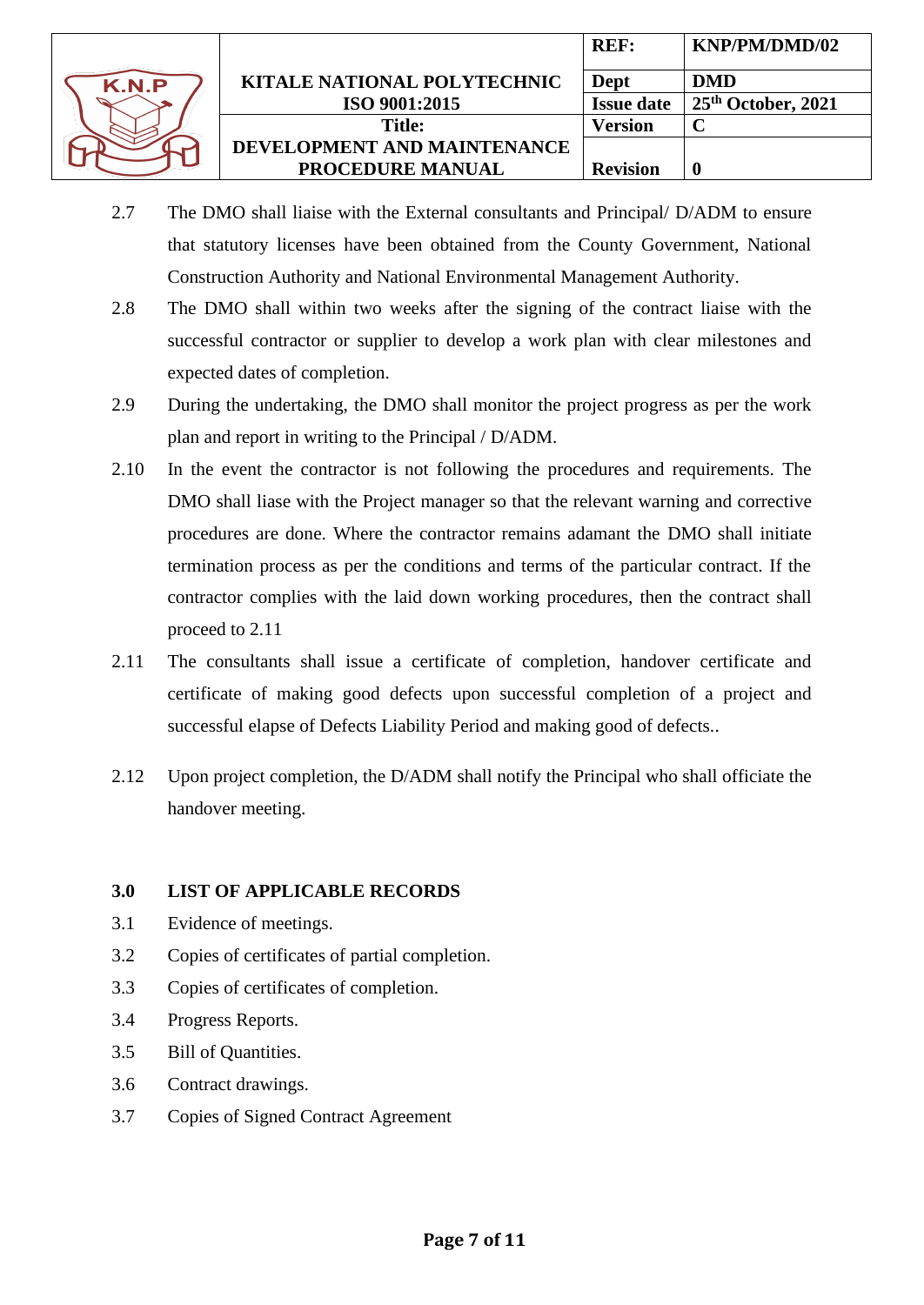

## <span id="page-7-0"></span>**PROCEDURE FOR REPAIR AND MAINTENANCE**

## **1.0 GENERAL**

## **1.1 PURPOSE**

The purpose of this procedure is to ensure effectiveness and efficiency in repairs and maintenance.

#### **1.2 SCOPE**

This procedure covers repairs and maintenance of all tools, equipment and infrastructure in KNP.

#### **1.3 REFERENCES**

- a) Public Procurement and disposal act (2005)
- b) Public Officers Ethics Act (2003)

### **1.4 DEFINITION OF TERMS**

- a) Minor repairs/maintenance These are repairs that are done on equipment and facilities when the need arises.
- b) Major repairs/maintenance These are planned repairs that are done on equipment and facilities at planned intervals
- c) DMO Development and maintenance officer

### **1.5 PRINCIPAL RESPONSIBILITY**

The D/ADM shall ensure that this procedure is adhered to.

## **1.6 INTERFACES/INTERACTIONS**

- a) User departments for determining/detecting breakdowns and submitting departmental maintenance requirements/ requisitions.
- b) Maintenance section for receiving cases of machine/ equipment breakdown/requests from user departments, compiling them, seeking approval and taking action.
- c) Principal for consultation/ advice.
- d) Communications procedure for guidance in regard to communications.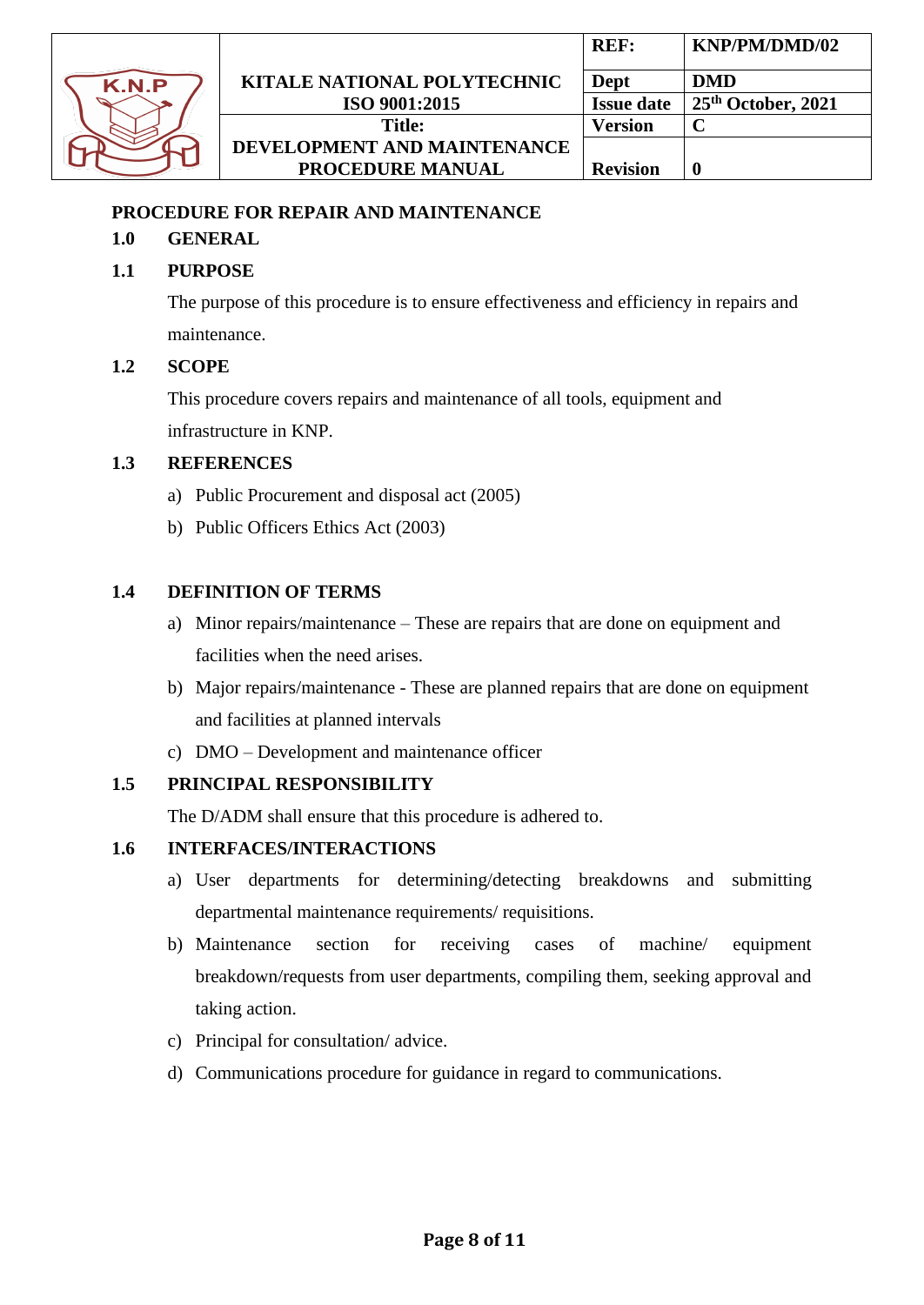

|                                    | <b>REF:</b>       | KNP/PM/DMD/02      |
|------------------------------------|-------------------|--------------------|
| <b>KITALE NATIONAL POLYTECHNIC</b> | Dept              | <b>DMD</b>         |
| ISO 9001:2015                      | <b>Issue date</b> | 25th October, 2021 |
| <b>Title:</b>                      | Version           |                    |
| DEVELOPMENT AND MAINTENANCE        |                   |                    |
| PROCEDURE MANUAL                   | <b>Revision</b>   |                    |

## **1.7 PERFORMANCE TARGET**

The performance shall be measured through the overall performance of the Department basing on;

| PERFORMANCE TARGET                  | MONITORING AND MEASUREMENT                |
|-------------------------------------|-------------------------------------------|
| Timely repairs and maintenance of   | Review repairs and maintenance schedules/ |
| equipment, Infrastructure and tools | request against report.                   |
|                                     | Review customers' feedback.               |
| Proper working machine/equipment    | Review number of requests                 |

## **1.8 RESOURCES**

The resources to be used in the process are listed below:-

- a) Tools equipment and machines
- b) Personnel
- c) Funds
- d) Facilities

## **1.9 INPUTS AND OUTPUTS**

| <b>INPUTS</b>                         | <b>OUTPUTS</b>                         |
|---------------------------------------|----------------------------------------|
| Repair and maintenance schedules      | Reports on repairs and maintenance and |
| Equipment and machine defaults        | service tags                           |
| Repair requisition forms,             | Filled<br>/maintenance<br>requisitions |
| Tools & equipment,                    | requirements, communications.          |
| Stationary,                           |                                        |
| Machine/equipment breakdown register, |                                        |
| Materials for repair,                 |                                        |
| Maintenance schedule                  |                                        |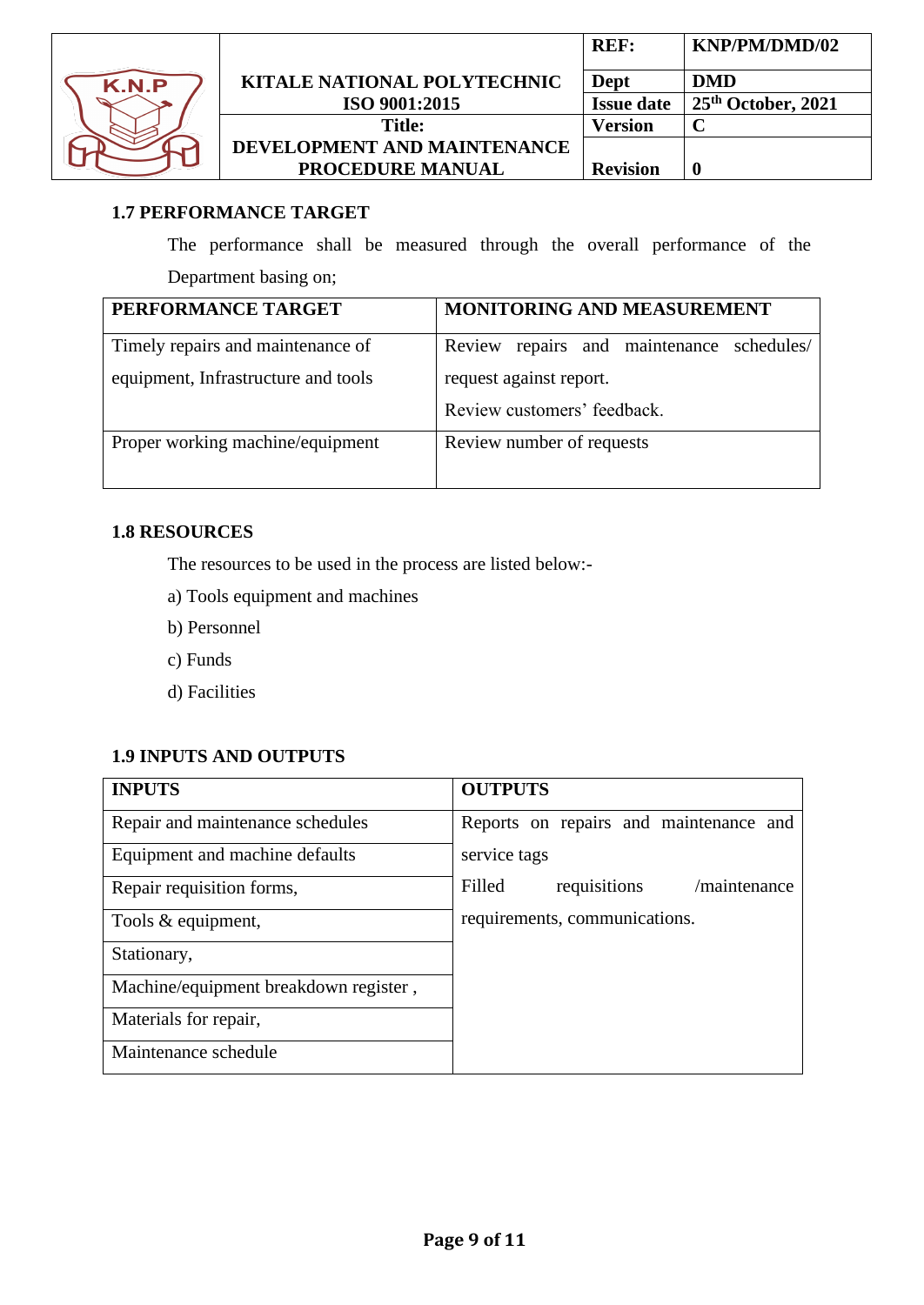

|                                    | <b>REF:</b>       | KNP/PM/DMD/02        |
|------------------------------------|-------------------|----------------------|
| <b>KITALE NATIONAL POLYTECHNIC</b> | Dept              | <b>DMD</b>           |
| ISO 9001:2015                      | <b>Issue date</b> | $25th$ October, 2021 |
| <b>Title:</b>                      | Version           |                      |
| DEVELOPMENT AND MAINTENANCE        |                   |                      |
| PROCEDURE MANUAL                   | <b>Revision</b>   |                      |

## **2.0 METHOD**

## **2.1 Repair**

- 2.1.1 This procedure shall start by the user of an item/ facility reporting to the DMO on cases of breakdown as per internal communications procedure in this manual.
- 2.1.2 Upon receipt of the communication, the DMO in shall record the information in the breakdown register assess the breakdown and give a report to the D/ADM in a period not exceeding seven days as per internal communications procedure guided by the
	- a) Nature of the breakdown
	- *b)* Cost of the breakdown
- 2.1.3 The D/ADM shall then instruct the DMO to take the appropriate action, that is undertake the repair if he can, procure the repair services if he/she cannot
- 2.1.4 This procedure shall be deemed complete when the remarks have been made in the breakdown register as pertains the repair.

## **2.2 Maintenance**

- **2.2.1** This activity shall start at the eleventh week of every term, when the D/ADM issues a notice to the respective departments as per internal communications procedure in this manual to forward their maintenance requirements
- **2.2.2** Upon receipts of the notice, the respective departmental heads shall forward their maintenance requirements and raise relevant requisitions and forward to the registrar for information and onward transmission to the DMO
- **2.2.3** The DMO shall then compile a requisition and forward it to the D/ADM who shall verify the raised requisition based on the
	- a) Urgency
	- b) Priority
	- c) Availability of funds
- 2.2.4 In the event of disapproval, the D/ADM shall communicate to the respective HOD with recommendations for amendment
- 2.2.5 Upon approval, the D/ADM shall forward the request to the principal for further consultation and approval guided by the criteria in 2.2.3

## **Page 10 of 11**